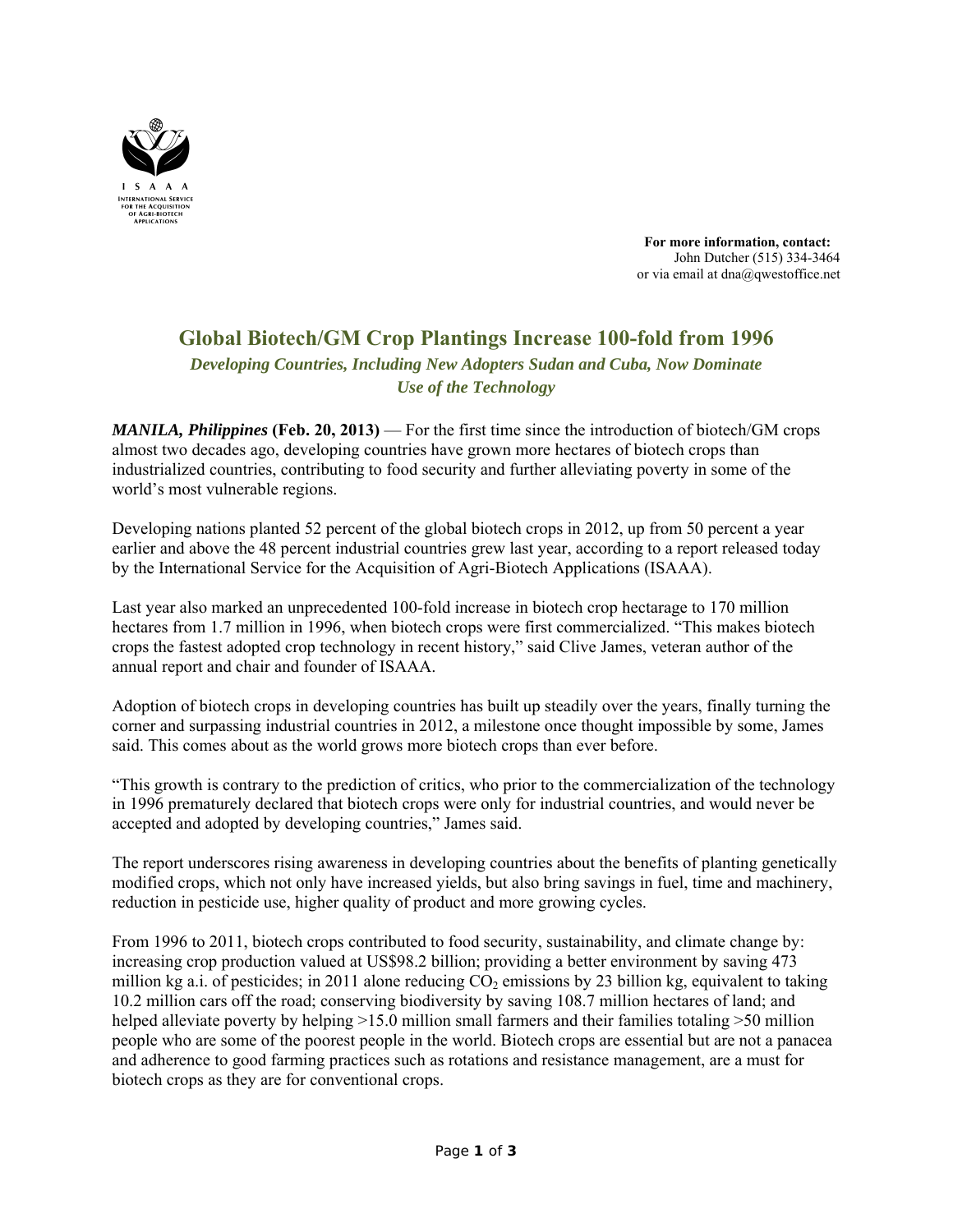## **Unprecedented Growth**

Globally, farmers grew a record 170.3 million hectares of biotech crops in 2012, up 6 percent, or 10.3 million hectares more than in 2011, boosting farmers' income worldwide due to enhanced productivity and efficiency gains.

"There is one principal and overw helming reason that underpins the tr ust and confidence of farmers in biotechnology: bi otech crops deliver s ubstantial, an d sustainable, socio-econo mic and env ironmental benefits," James said.

## **Resource-Poor Farmers Benefit the Most**

ISAAA's report also confirmed that the rate and scale of biotech crop adoption in developing countries dwarfs that of industrialized nations. The growth rate for biotech crops was at least three times as fast, and five times as large, in developing countries, at 11 percent or 8.7 million hectares, versus 3 percent or 1.6 million hectares in industrial countries.

A record 17.3 m illion farmers grew biotech crops wo rldwide in 2012, up 0.6 million from a y ear earlier. Over 90 percent of these far mers, or more than 15 m illion, were small resource-poor far mers i n developing countries. "Global food ins ecurity, exac erbated by hi gh and unaffordable food prices, is a formidable challenge to which biotech crops can contribute," James said.

#### **Sudan and Cuba Make History**

Sudan and Cuba planted biotech crops for the first time last year. By growing biotech cotton, Sudan became the fourth country in Africa, after South Africa, Burkina Faso and Egypt, to commercialize a biotech crop.

Meanwhile, Cuban farmers planted 3,000 hectares of hybrid biotech maize as part of an initiative to bolster ecological sustainability and remain pesticide free.

Of the 28 countries that planted biotech crops, 20 we re developing and eight were industrial countries, compared to 19 developing and 10 industrial countries in 2011. Approximately 60 percent of the world's population, or about 4 billion people, live in the 28 countries planting biotech crops.

#### **Brazil Biotech Crops Grow 21 percent**

China, India, Brazil, Arge ntina and South Africa, which together represent ap proximately 40 percent of the global population, grew 78.2 million hectares or 46 percent of global biotech crops in 2012.

For the fourt h consecutive y ear, Brazil was the engi ne of growth globall y in 2012, fortifying itself as a global leader in biotech crops. Brazil ranks second o nly to the U.S. in worldwide biotech crop hectarage, growing at a year-to-year record 6.3 million hectares, or a substan tial 21 percent, to reach 3 6.6 million hectares in 2012 compared to 30.3 million in 2011.

A fast-track science-based approval system allows Brazil to adopt new biotech crops in a timely manner. For instance, the South American countr y was the first to approve the sta cked soy bean with i nsect resistance and herbicide tolerance for commercialization in 2013, James said.

India cultivated a record 10.8 million hectares of biotech cotton with an adoption rate of 93 percent, while 7.2 million small resource-poor farmers in China grew 4.0 million hectares of biotech cotton with an adoption rate of 80 percent.